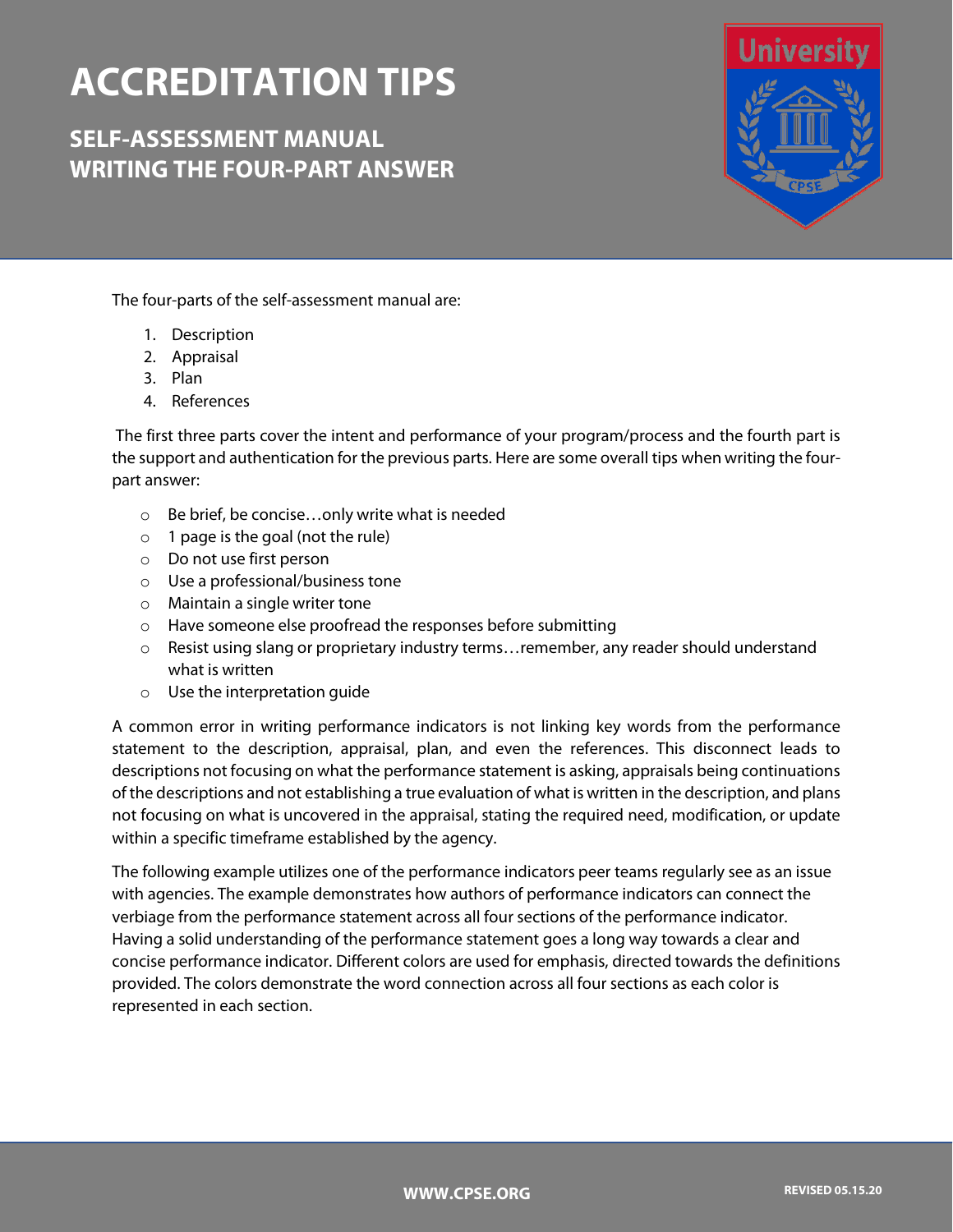### **Self-Assessment Manual – Writing the Four-Part Answer**

#### **Performance Indicator**

10A.4 A conflict resolution process exists between all external organizations with whom the agency has a defined relationship.

#### **Breaking Down the Performance Statement with Definitions**

A **conflict resolution process** (conflict resolution is conceptualized as the methods and processes involved in facilitating the peaceful ending of conflict)

**exists** (be found, especially in a particular place or situation)

**between** (indicating a connection or relationship involving two or more parties)

**all** (whole amount, quantity, or extent of)

**external organizations** (entities that exist outside of the described agency)

with whom the **agency** (a business or organization established to provide a particular service)

has a **defined relationship** (specific to the condition or fact of being related; connection or association).

#### **Description**

The **ABC fire department** has an **established conflict resolution process** as a method to resolve any disagreements **between entities** the **department** has a **relationship** with. The **process** is outlined in **Standard Operating Guideline (SOG) 10A-1, Conflict Resolution**, and is incorporated into **most** external organizations **agreements** including Mutual Aid Box Alarm System (MABAS) **agreements**, **Anytown Medical Service (AMS) transport service contract, civilian organizations, utility companies**, and other **private contractor agreements** doing business with the department.

#### **Appraisal**

The **department's conflict resolution process is in place** and provides a **method for settling conflicts. SOG 10A-1, Conflict Resolution**, has been **incorporated** effectively into **all MABAS, AMS, and utility company agreements**. The **conflict resolution process** has not been **included** in **civilian organization**  or **private contractor agreements**. While there has not been a need to take action with those **external agencies** where the **guideline** is in effect, it would have been beneficial in resolving multiple conflicts **with** an **external private contractor** that **services fire department** equipment.

#### **Plan**

The **department** will review annually, determine relevancy, and update when required **SOG 10A-1, Conflict Resolution**. If an update is implemented, **those external documents** containing the **SOG** will be amended as part of the annual external document review process **with** proper notification made to those **organizations** it affects. Working with the **department's legal representative**, the **department** will introduce and implement the **conflict resolution process** to **all civilian organizations** and **private contractors providing services** to the **fire department** by February 1, 2021.